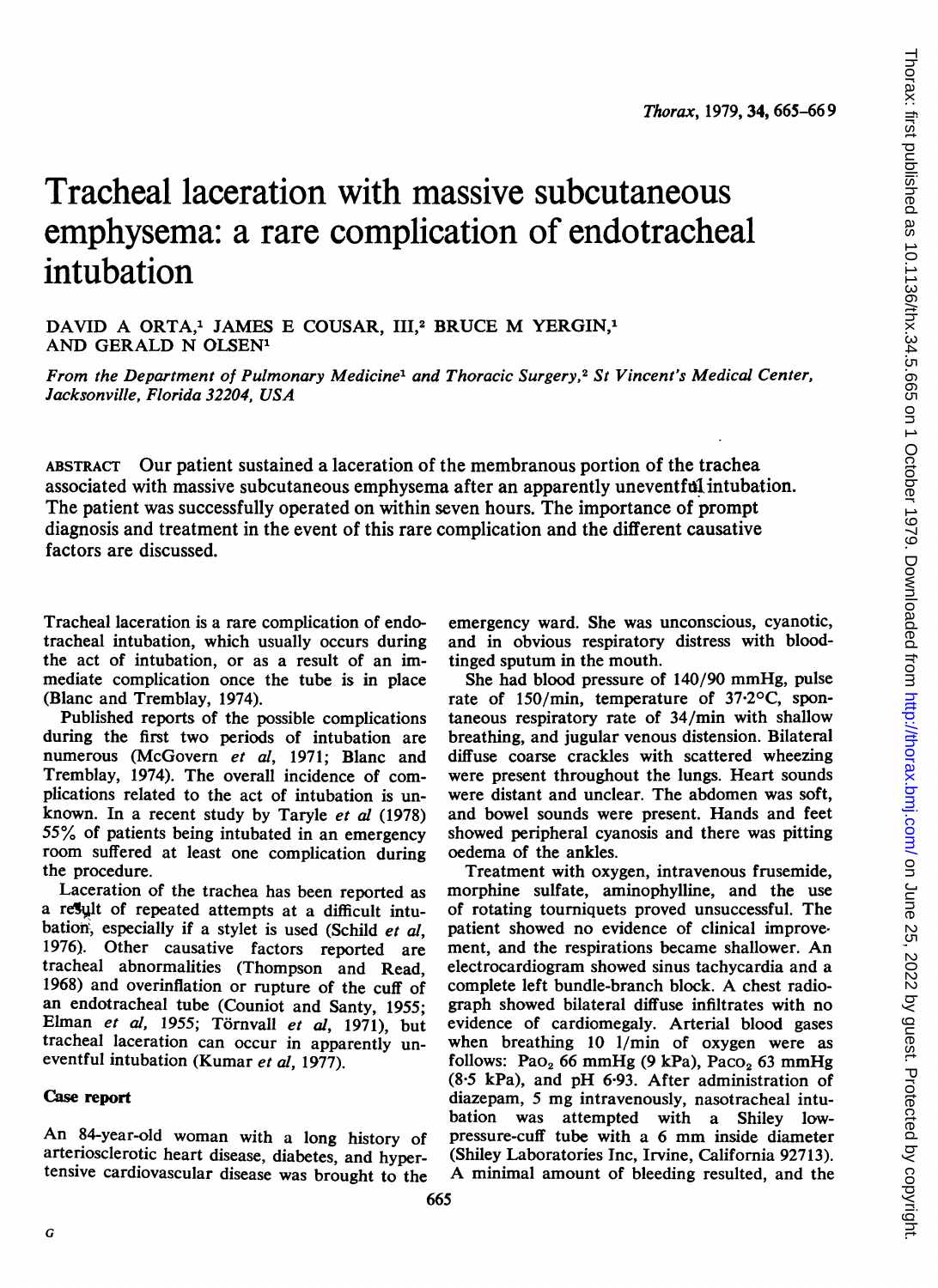tube could not be introduced further than a few millimetres into the nasal passage. The nasotracheal approach was therefore abandoned.

The patient was intubated with a similar tube without the use of a stylet and with no difficulty. The cuff had been tested and was intact. About 20 ml of air was used to inflate the cuff. On auscultation, breath sounds were heard throughout both lungs. Immediately after intubation a moderate amount of serosanguineous fluid drained from the endotracheal tube, which required almost continuous suction. About ten minutes after intubation while the patient was being manually ventilated a small leak was noticed around the endotracheal tube. At this point the pilot balloon was not turgid, so the cuff was deflated and then reinflated with 20-25 ml of air. No hissing around the tube was heard and breath sounds were heard throughout both lungs.

The patient was placed on a volume-cycled respirator at the following settings:  $F10<sub>2</sub> 100\%,$ tidal volume 1000 ml, positive end expiratory pressure (PEEP) of 5 cm  $H_2O$ , and IMV of 12 breaths a minute. Arterial blood gases obtained on the respirator at the above mentioned settings half an hour after mechanical ventilation had begun were as follows:  $PaO<sub>2</sub>$  82 mmHg (11 kPa), Paco<sub>2</sub> 26 mmHg (3.5 kPa), and pH 7.36.

About 25 minutes after starting mechanical ventilation subcutaneous emphysema was noted on both sides of the neck, extending to the upper chest, face, and periorbital region. A chest radiograph showed that the endotracheal tube was above the carina, there was no pneumothorax, and subcutaneous emphysema was confirmed.

The PEEP was discontinued, and a tracheostomy was performed. A fibreoptic bronchoscopy via the tracheostomy tube showed an extensive laceration of the membranous portion of the trachea (figure).

A right thoracotomy confirmed the presence of a laceration extending from the upper thoracic trachea to the level of the carina. A closed airway system was established below the level of the tear, and the laceration was closed with silk sutures. A leak-proof closure was obtained despite difficulty caused by the poor quality of the tissue. Some of the mediastinal fat pad and areolar tissue was used to reinforce the suture line. The chest wall was closed in the usual manner. Two drainage tubes were inserted and attached to an underwater seal. A small air leak persisted.

The patient's respiratory state improved. Arterial blood gases obtained two hours after the operation when breathing 100% oxygen were as follows: Pao<sub>2</sub> 413 mmHg (55.1 kPa), Paco<sub>2</sub> 38 mmHg

 $(5.4 \text{ kPa})$ , and pH 7.23. Penicillin was given because of the possibility of mediastinitis.

During the next 24 hours the patient's cardiac out- $\overline{S}$ put remained low, and she had severe lactic acidosis. $\frac{3}{2}$ Despite all efforts to reverse this condition she suf-2 fered a fatal episode of bradycardia, despite several attempts at resuscitation. Request for necropsy was refused. At the time of her death the sub- $\dot{z}$ was refused. At the time of her death the subcutaneous emphysema had dramatically improved.

..<br>თ

## **Discussion**

Tracheal laceration as a direct complication of endotracheal intubation is rare (Stauffer and Olsen,  $\breve{\phi}$ 1978). Rupture of the trachea usually follows trauma to the chest and neck in patients injured  $\rightarrow$ in motor vehicle accidents (Hood and Sloan, 1959; Wilson et al, 1977). It can also occur as a result of  $\overrightarrow{2}$ a complication during the induction of anaesthesia (Törnvall *et al.* 1971), for instance, anaesthetic explosions, an increase in airway pressure during the anaesthesia caused by a closed expiratory valve, or opening the oxygen-flush valve while the expiratory valve is closed. Bronchoscopy, especially with the  $\leq$ rigid instrument, may lead in inexperienced hands to tracheal rupture or laceration. Nach and Rothman (1943) describe instances in which rupture occurred when the head was suddenly? thrown back during a severe coughing spell in an<sup>3</sup> attempt to expel <sup>a</sup> foreign body. We are aware of only six previous cases where tracheal lacerations. could be attributed to endotracheal intubations (Couniot and Santy, 1955; Elman et al, 1955; Thompson and Read, 1968; Törnvall et al, 1971 Schild et al, 1976; Kumar et al, 1977). on June 25, 2022 by groeps as 10.212. Protect by copyrights published by copyright. Http://thorax.britished. Published as 10.1136/thm

There is no question that the intubation must beblamed for this injury, since our patient had not previously experienced any trauma and had evidence of massive subcutaneous emphysema before bronchoscopy and induction of anaesthesia.

What mechanism caused the tracheal injury? $\overline{\text{S}}$  Possibly the tip of the endotracheal tube punce Possibly the tip of the endotracheal tube punctured the thin membranous portion of the trachea $_{\uparrow}$ In our case, however, this portion of the trachea, although thin, was not redundant, nor was the trachea bowed as in Thompson's case (Thompson and Read, 1968). A stylet was not used, and there $\triangle$ was no difficulty in exposing the larynx. The endo $\frac{6}{10}$ <br>tracheal tube passed into the trachea without retracheal tube passed into the trachea without resistance. The endotracheal tube used in this case has potential dangers, which have been described previously by Clark (1965). The possibility of excessive inflation and rupture of the cuff exists, since the pilot balloon in this prototype of endotracheal tube does not always reflect the degree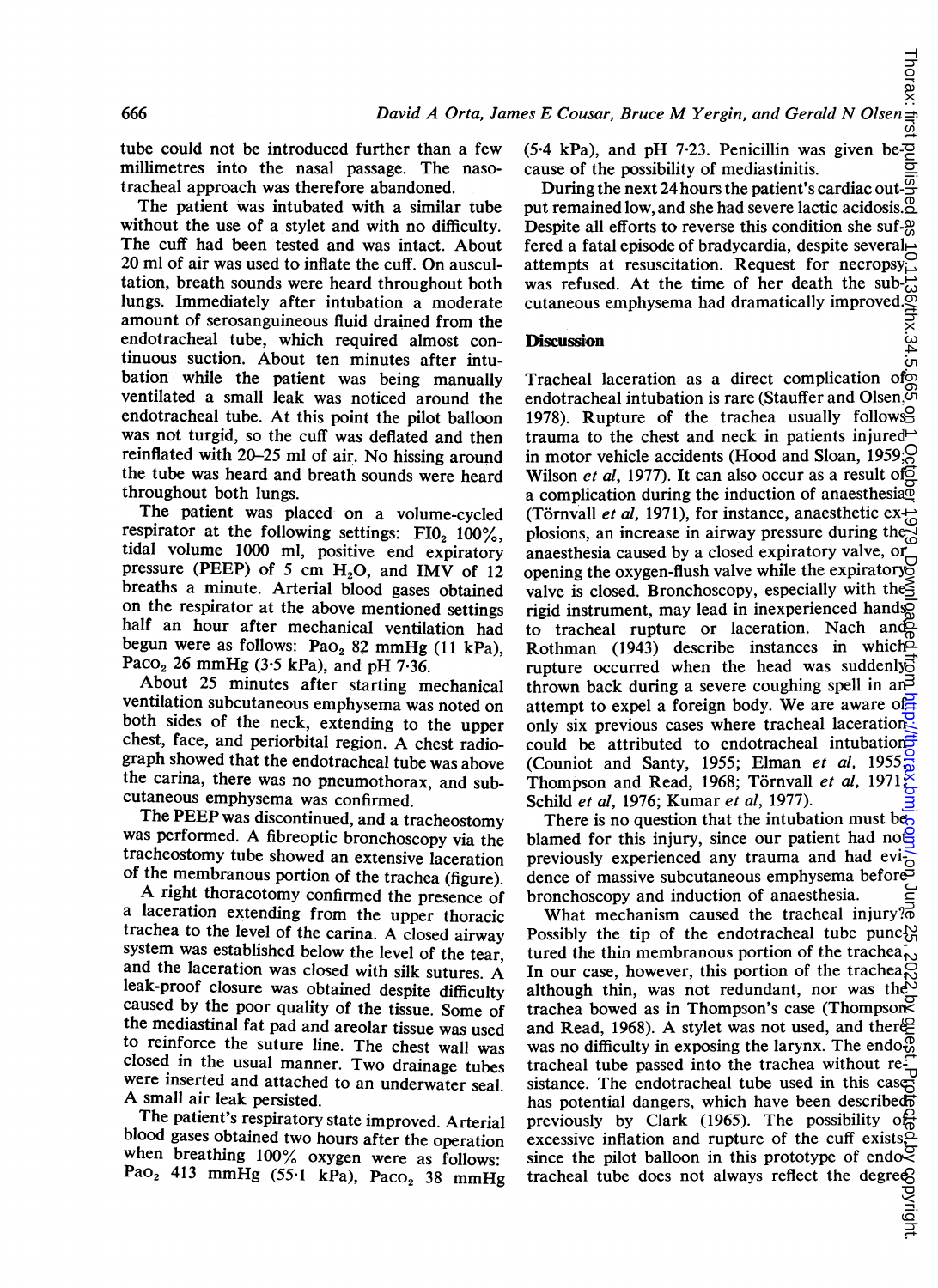

Fig <sup>1</sup> (a)-Photograph obtained during fibreoptic bronchoscopy showing tracheal laceration. (b) Artist's rendering of actual photograph.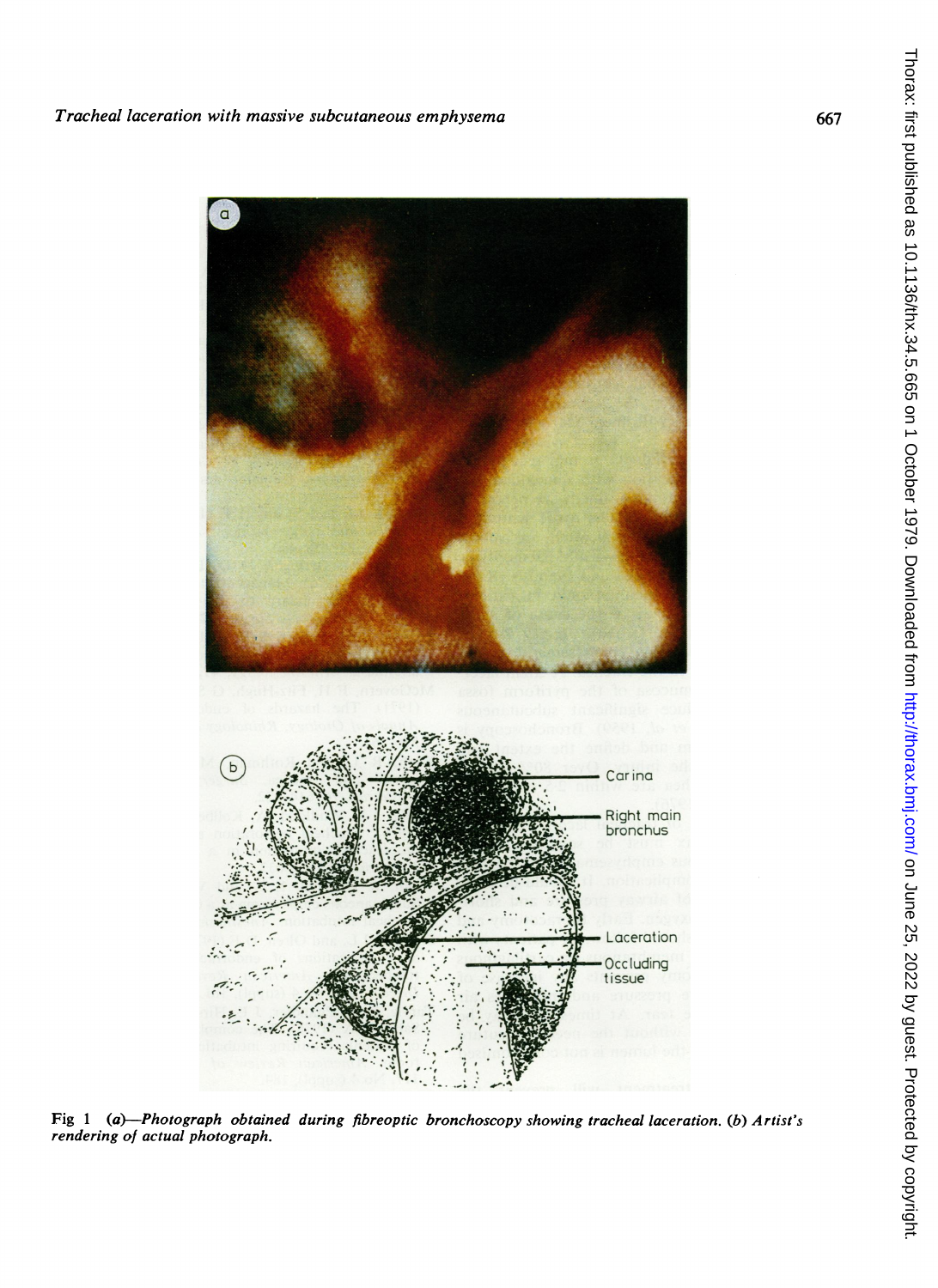of inflation of the tube cuff (Clark, 1965). The cuff acting as a distending force can cause tracheal rupture (Couniot and Santy, 1955; Elman et al, 1955; Thompson and Read, 1968; Törnvall et al, 1971). The normal trachea has been shown to withstand distension by the endotracheal cuffs, but in disease states this does not always hold true and the membranous portion of the trachea may yield. Further studies are necessary before we have a full understanding of the mechanisms concerned in these forms of tracheal injuries.

We think that in our patient the cuff acted as the distending force that caused the tracheal laceration. Possibly after the laceration occurred the cuff developed a small linear tear that caused the air leak.

Regardless of the aetiology, prompt recognition of this serious complication with immediate and accurate diagnosis and management are necessary if the patient is to survive. The usual symptoms that would herald this complication are subcutaneous and mediastinal emphysema, haemoptysis, and in severe cases dyspnoea and cyanosis (Kirsh et al, 1976). Tension pneumothorax in patients with tracheal injuries may be the cause of acute cardiorespiratory failure (Kirsh et al, 1976). The presence of subcutaneous emphysema does not always imply injury to the trachea. A small laceration through the mucosa of the pyriform fossa is enough to produce significant subcutaneous emphysema (Smith et al, 1959). Bronchoscopy is necessary to confirm and define the extent and exact location of the injury. Over 80% of the injuries to the trachea are within 2-5 cm of the carina (Kirsh et al, 1976).

The management of tracheal laceration is surgical. Pneumothorax must be sought for and treated. Subcutaneous emphysema in itself is not a life-threatening complication. It should be managed by reduction of airway pressure and shortterm use of 100% oxygen. Early thoracotomy and closure of the tear should follow. In patients with a small tear of the membranous or cartilaginous portion a tracheostomy prevents any increase of intraluminal positive pressure and minimises air leakage through the tear. At times this may be sufficient treatment without the need for suture repair provided that the lumen is not compromised (Kirsh et al, 1976).

Early surgical treatment will prevent the potentially lethal complications of mediastinitis (Zimmerman et al, 1974) and tracheal stricture (Hood and Sloan, 1959). Excellent results can bc expected in more than 90% of paticnts treated by early repair (Kirsh et al, 1976).

We thank Mrs Linda Fish and Mrs Vaughan Parker for their help in preparing the manuscript.

## **References**

- Blanc, V F, and Tremblay, N A G (1974). The complications of tracheal intubation: A new classification with a review of the literature. Anesthesia and Analgesia ... .Current Researches, 53, 202-213.
- Clark, <sup>J</sup> R (1965). Cuffed tracheal tube; report of two complications. California Medicine, 103, 203.
- Couniot, J, and Santy, R (1955). Rupture of trachea during anesthesia with intubation by balloon tube. Lyon Chirurgicale, 50, 104-105.
- Elman, A, Hay, <sup>J</sup> M, Korat, N, and Maillard, <sup>J</sup> N (1955). Rupture of the trachea by an endotracheal balloon probe. Annales de Chirurgie Thoracico-Cardiovasculare, (Semaine des Hôpitaux) 12, 423-425.
- Hood, R M, and Sloan, H E (1959). Injuries of the trachea and major bronchi. Journal of Thoracic Surgery, 38, 458-480.
- Kirsh, M M, Orringer, M D, Behrendt, D M, and Sloan, H (1976). Management of tracheobronchial disruption secondary to non-penetrating trauma. Annals of Thoracic Surgery, 22, 93-101.
- Kumar, S M, Pandit, S K, and Cohen, P <sup>J</sup> (1977). Tracheal laceration associated with endotracheal anesthesia. A nesthesiology, 47, 298-299.
- McGovem, F H, Fitz-Hugh, G S, and Edgemon, L <sup>J</sup> (1971). The hazards of endotracheal intubation. Annals of Otology, Rhinology and Laryngology, 80, 556-564.
- Nach, R L, and Rothman, M (1943). Injuries to larynx and trachea. Surgery, Gynecology and Obstetrics, 76, 614-622.
- Schild, J P, Wuilloud, A, Kollberg, H, and Bossi, E. (1976). Tracheal perforation as a complication of nasotracheal intubation in a neonate. Journal of Pediatrics, 88, 631-632.
- Smith, R H, Pool, L L, and Volpitto, P P (1959). Subcutaneous cmphysema as a complication of endotracheal intubation. Anesthesiology, 20, 714-716.
- Stauffer, <sup>J</sup> L, and Olsen, D E (1978). Prospective study of complications of endotracheal intubation and tracheotomy. Anmerican Review of Respiratory Disease, 117, no 4 (suppl), 181.
- Taryle, D A, Chandler, <sup>J</sup> E, Hirst, K, Good, <sup>J</sup> J, and Sahn, <sup>S</sup> A (1978). The complications and survival of patient; requiring intubation in the emergency room. American Review of Respiratory Disease, 117, No 4 (^uppl), 184.
- Thomp3on, D S, and Read, R C (1968). Rupture of the trachea following endotracheal intubation. Journal of American Medical Association, 204, 995-997.
- Törnvall, S S, Jackson, K H, and Oyanedel, E T (1971). Tracheal rupture, complication of cuffed endotracheal tube. Chest, 59, 237-239.